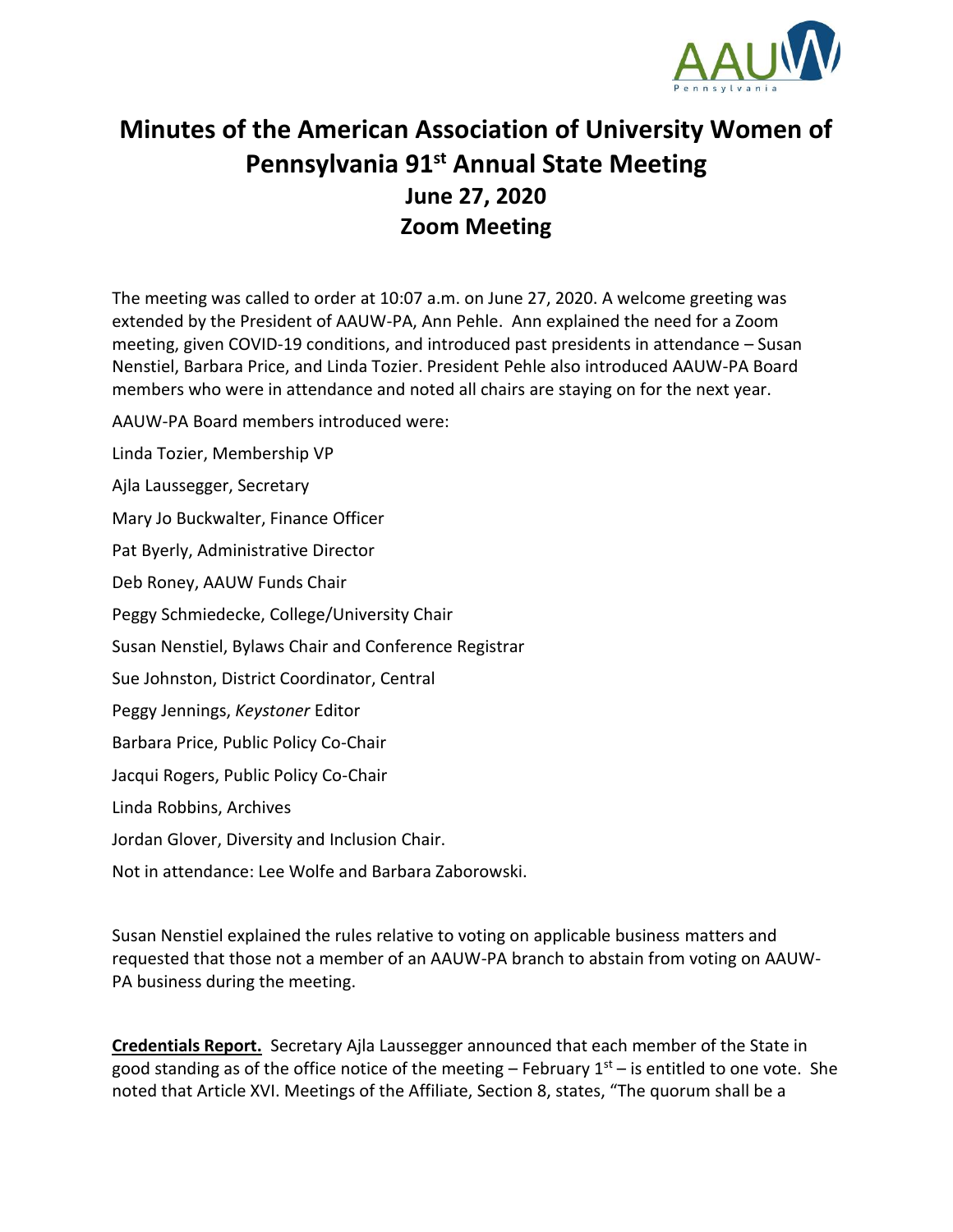

majority of the registered eligible voters at an election event (branch meeting, electronic voting, paper ballot voting, or other Board of Directors approved method of voting) who cast a vote." Ajla noted that 3 branches held an election event with 50 votes cast, 111 votes were cast online, and 31 paper ballots were received. She further noted that there was a quorum to do business and moved for the adoption of the credentials. The motion was seconded by Linda Tozier (North Hills Pittsburgh Branch) and the motion passed unanimously.

**Adoption of Rules of Order and Agenda.** – Susan Nenstiel moved to adopt the Rules of Order and Agenda as outlined in the Yearbook on Page 10, which is in its final stages of review and has not been provided to members to date. The motion was seconded by Susan Zitnick (York Branch). President Ann called for the vote on the Rules of Order and Agenda, and they were adopted unanimously.

**Minutes of the 2018 AAUW Pennsylvania Annual Business Meeting**. Ajla reported on the Minutes of the 2019 State Annual Business Meeting and noted they are in the Yearbook starting on Page 9. The question was asked whether there was any objection to dispensing with the reading of the minutes. There were no objections. The Secretary asked if there were any conditions or corrections to the minutes, to which there were none. President Pehle asked if there were objections to accepting minutes by general consent, and the minutes were approved.

**Committee to Review the 91st Annual Meeting Minutes.** President Pehle reported that Pat Byerly (Pittsburgh Branch) and Deb Roney (Huntingdon Branch) will review the minutes of this year's Annual business Meeting.

**Nominating and Elections Committee Report.** Linda Tozier gave the report of the Nominating and Elections Committee. Linda introduced the candidates presented by the nominating and elections committee for the 2020-2022 term: Ann Pehle for President and Lee Wolfe for Program Vice President. Linda dispensed with the reading of the candidate bios, which were provided to members during the election process. Ann noted that the officer election was completed via online, paper-ballot, and branch voting.

Linda reported that votes were cast by members from 27 AAUW Pennsylvania branches. The Nominating and Elections Committee received 111 votes online, results from 3 branch voting events with 50 votes cast, and 31 paper ballots. Linda noted that the paper ballots were opened by her, as Nominations and Elections Chair, per established procedure. The tallies showed 192 votes for Ann Pehle and 192 votes for Lee Wolfe. There were no votes for anyone else for these positions. President Pehle declared the election of the candidates and indicated that installation of the new officers would take place at the July Board Meeting.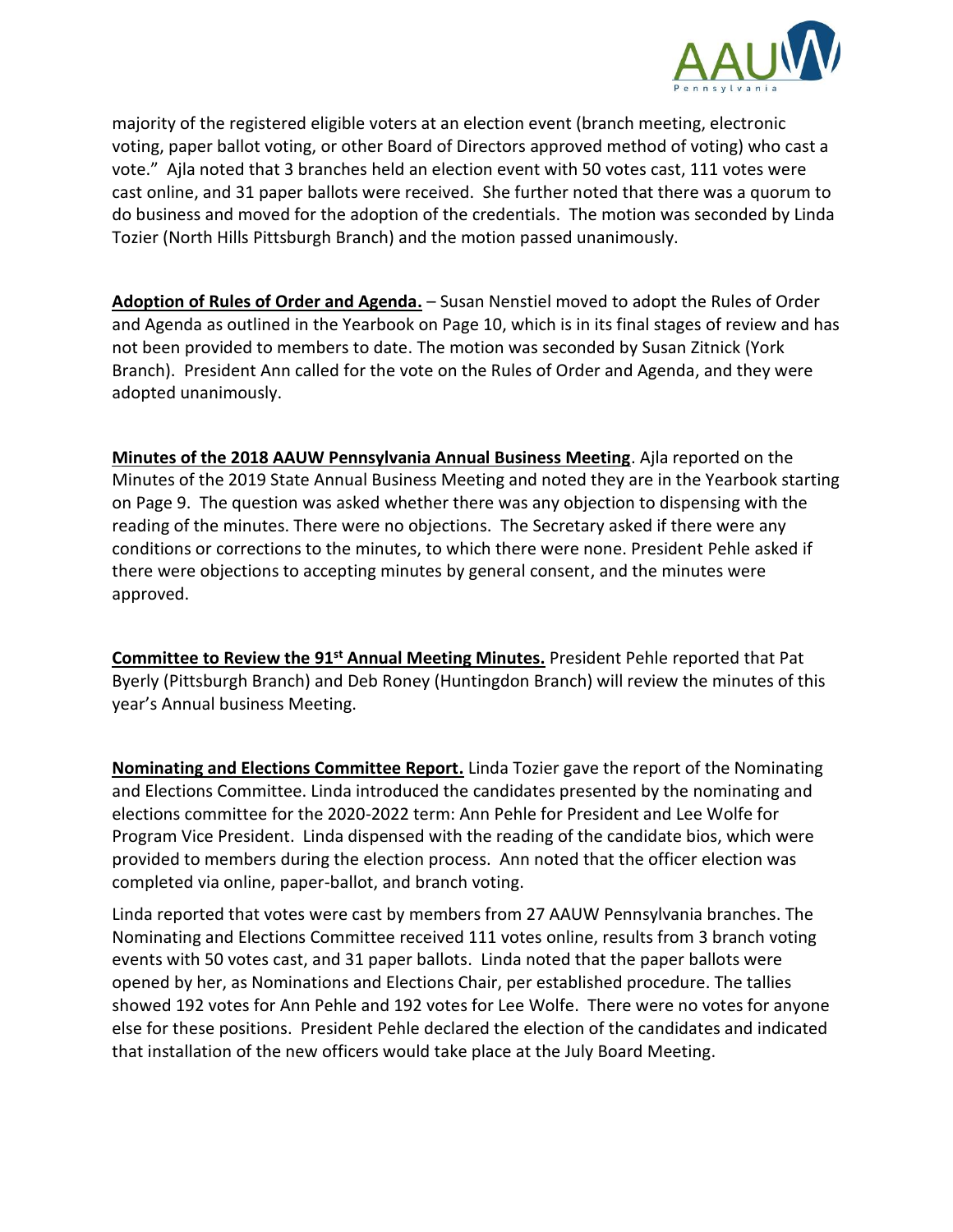

**AAUW Pennsylvania Board Officer Reports.** President Ann indicated that this year's individual board officer reports would be posted on the state website in July. She further indicated that the President's letter would be on Page 4 of the Yearbook. Ann informed attendees that if they would like a printed copy of the board reports to let Pat Byerly know and she would mail them once they are posted on the website.

**AAUW Pennsylvania Bylaws Proposal**. The proposed amendment to state bylaw Article X. Affiliate Nominations and Elections; Section 1, Nominations, Part A was presented by Susan Nenstiel as listed on Page 11 of the Yearbook. Nenstiel moved for the proposed amendment to be adopted. The motion was seconded by Linda Tozier (North Hills Pittsburgh Branch) and Susan Zitnick (York Branch). President Pehle inquired whether there was any discussion to be had. There was an inquiry as to how we are defining "caucus." Linda Tozier explained that it was assumed there would have been a caucus in July when there was no state meeting on odd years in July and that on even years, there would be a state convention in April, during which time would be set aside for districts to gather. That is what would be categorized as a "caucus." Kathy Shaginaw (Makefield Area Branch) inquired about whether we can schedule a Zoom caucus this summer. President Ann indicated a Zoom caucus could be scheduled. The motion was unanimously approved by those in attendance.

**Public Policy Priorities 2020 – 2022.** Barbara Price (Lower Bucks Branch) indicated that the proposed Public Policy Priorities for 2020-2022 are provided in the Yearbook on Page 11. She further noted that the proposed changes reflect current changes to the state public policy agenda and current work with coalitions. Barbara noted that one change has been included, citing the addition of "reducing the unprecedented level of student debt and the high cost of college." Barbara moved to adopt the proposed public policy priorities. The motion was seconded by Susan Rimby (Harrisburg Branch). There was no discussion. The motion carried unanimously.

**Unfinished Business.** President Pehle noted that, due to the cancellation of the State Convention due to coronavirus, the Awards ceremony did not take place, but certificates were mailed for branch achievement in membership and fundraising. Pehle indicated that the certificates for the AAUW Pennsylvania member awards – Outstanding Women and Members Making a Difference—were also mailed. The individuals and branches who received certificates have been recognized in the Yearbook.

President Pehle also noted that District meetings were not held due to the cancellation of the State Convention. She indicated that Districts will need to name a representative to the 2020- 2021 Nominating Committee and that the AAUW Pennsylvania officer positions to be filled are Membership Vice President, Secretary, and Finance Officer. Pehle will appoint a chair of the committee at the July 2020 Board Meeting.

No additional unfinished business was brought up by those in attendance.